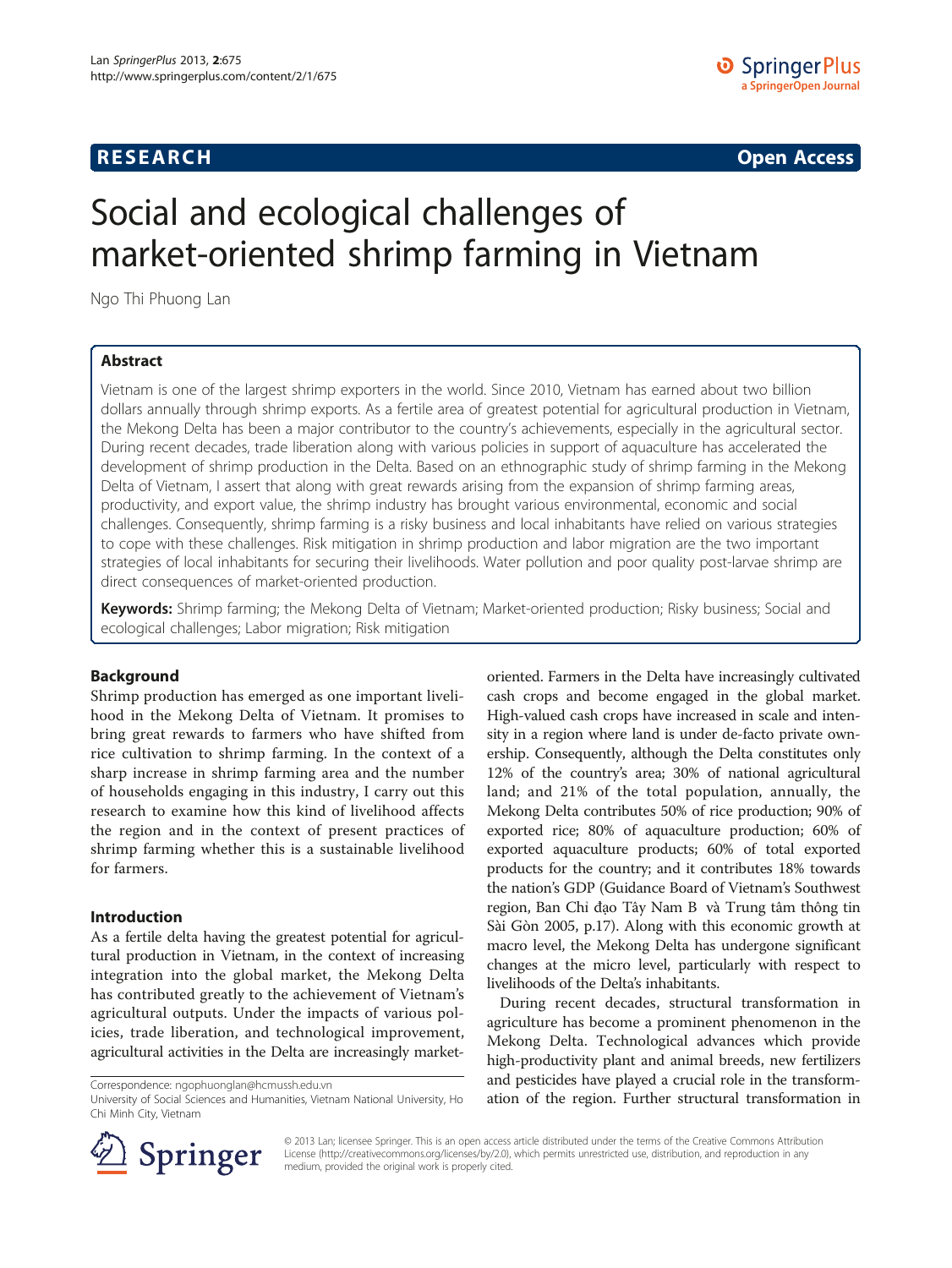the Mekong Delta's agriculture has taken place with the shift from traditional rice cultivation to new agricultural products like fruit and aquaculture. In particular, the shift to export-oriented shrimp farming has been accelerated. For example, in Ca Mau province in the lower Mekong Delta, the shrimp cultivation area increased from 90,551 ha in 1999 to 239,398 ha in 2003 and 257,000 ha in 2008 (Mai Trong Thong et al. [2006,](#page-9-0) p.7; information from Ca Mau province People's Committee). The rapid development of the shrimp industry in the Mekong Delta has had considerable influence on the Delta's economy, society and ecology.

#### Shrimp farming in Vietnam: market-oriented production

With 3,260 km of coastline, Vietnam is a suitable place for brackish aquaculture (Le Ba Thao [2002,](#page-9-0) p.8). According to statistics from the Ministry of Agriculture and Rural Development (MARD) of Vietnam, Vietnam had 613,000 ha under shrimp production in 2010. Because of a wide discrepancy in temperature between seasons and low temperatures in winter, the northern part of Vietnam is not suitable for raising shrimp all year round. According to the Fisheries Informatic Center of the Vietnamese Directorate of Fisheries, sea and brackish water shrimp in the northern parts of Vietnam are raised in Hai Phong, Nam Dinh, Thai Binh, Ninh Binh, and Quang Ninh provinces. The central part of Vietnam is known both for shrimp farming and hatcheries. In this region, shrimp farms are concentrated in the provinces of Thanh Hoa, Nghe An, Ha Tinh, Quang Binh, Quang Tri, Ninh Thuan, Binh Thuan, Da Nang, Quang Nam, Quang Ngai, Binh Dinh, Phu Yen and Khanh Hoa. Khanh Hoa province is considered as a cradle of the shrimp farming movement thanks to its successful experiment in artificially producing shrimp fry in the 1980s. Presently, Khanh Hoa is still a well-known centre for shrimp hatcheries in the country.

In the south of Vietnam, shrimps are raised in the southeast region (Ho Chi Minh City, Dong Nai, Ba Ria – Vung Tau provinces), and in the Mekong Delta (Long An, Tien Giang, Ben Tre, Kien Giang, Tra Vinh, Soc Trang, Bac Lieu, Ca Mau provinces). Given its appropriate soil and climate conditions, the Mekong Delta, which is naturally bestowed with a dense network of rivers and ditches, fertile alluvial plains, and diversified mangrove forest, produces 75% of the country's shrimp products (GSO [2009,](#page-9-0) p.344). According to the Ministry of Agriculture and Rural Development, in 2008, with 539,607 ha, the Mekong Delta was the biggest shrimp producing region in Vietnam and accounted for approximately 89.3% of the country's shrimp area. Among eight provinces, Ca Mau has the largest area (50% of the region's total area) dedicated to shrimp raising. Results from the 2006 Rural, Agricultural and Fishery Census, conducted by the

Vietnam General Office of Statistics, also confirm the importance of the Mekong Delta in terms of the quantity of shrimp farming households. Out of 337,614 households in Vietnam engaged in shrimp farming, 292,522 (86%) of households were from the Mekong Delta. The average size of shrimp farming land of 53% of these households was 0.5 ha, and only 16% of these households engaged in intensive and semi-intensive shrimp culture while 87% of shrimp farming households in the central part of Vietnam engaged in this type of shrimp culture (GSO [2007](#page-9-0), p.436, p.437, p.448, p.449, p.453).

The years 2000 to 2002 were a landmark period for the shrimp industry in Vietnam as well as in the Mekong Delta with a dramatic increase in shrimp farming areas and production. Vietnam produces both fresh-water shrimp and brackish-water shrimp but the latter accounts for 97% of the total production. Vietnam's shrimp production increased from under 200 tons in 1976 to 158,755 tons per annum in 2001 (cited in EJF [2003,](#page-9-0) p.4). With this boom, since then Vietnam always entered the top five leading shrimp exporters in the world. This achievement is a result of various national policies, starting with the Doi Moi policy and various subsequent policies in support of shrimp farming. Current major export markets for shrimp from Vietnam are the United States and Japan.

Shrimp raising in the Mekong Delta is widely said to have emerged in Ca Mau province in the 1980s when farmers spontaneously let saline water into rice fields to raise shrimp naturally. However, some reports indicate that rice-shrimp rotation farming was applied in the 1960s (Vuong Do Quang and Lin [2001](#page-9-0), p.4) and Soc Trang province was believed to be the first place to officially adopt this model in late 1980s (interviews with leaders of Soc Trang province). Although being officially permitted to raise shrimp in their rice fields by Resolution No. 09 in 2000 and Decision 173/2001/ QĐ-TTg in 2001, shrimp farming in specific parts of the Mekong Delta provinces was given official permission at different times. For example, in Ca Mau province, shrimp were officially raised large-scale in mangrove forests as a commodity in 1992 (Vo Thanh Binh [2006](#page-9-0), p.13); in Bạc Lieu province in 1998 (Guidance Board of Vietnam's Southwest Region Ban Chỉ đạo Tây Nam Bộ và Trung tâm thông tin Sài Gòn [2005](#page-9-0), p.119), and in Long An province in 1994. Moreover, as a result of the locally specific implementation of national policies, each locality has its own trajectory of transformation from rice to shrimp cultivation. In Long An (the case of Tan Chanh commune), for example, the shift was gradual, while in Ca Mau (the case of Hoa My commune) it happened suddenly and simultaneously. Thanks to high value of shrimp, with favorable conditions, the Delta's farmers have rapidly shifted to this new livelihood. For example, when farmers were officially allowed to raise shrimp in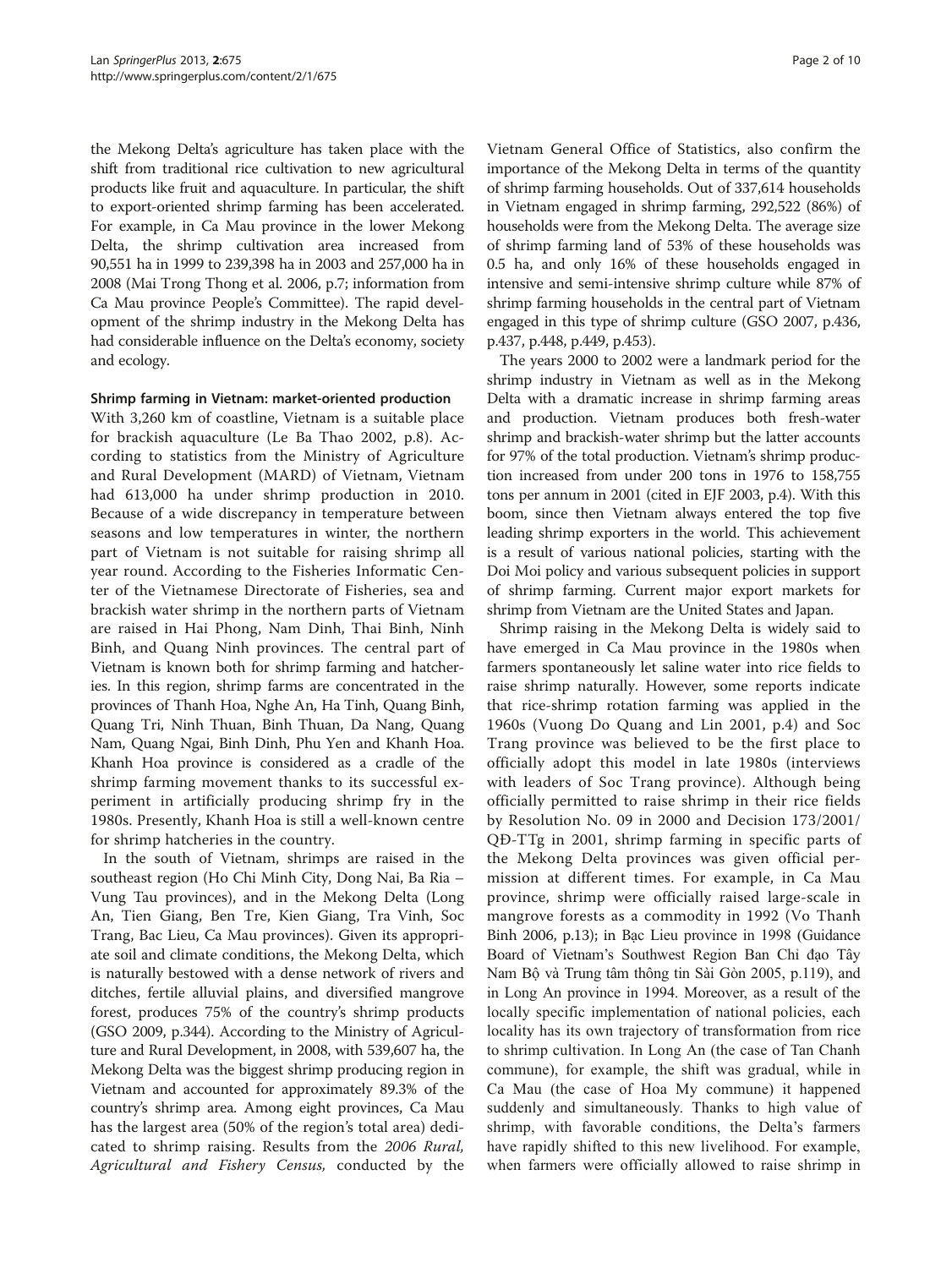rice fields, the shrimp-raising acreage of Cai Nuoc district, Ca Mau province increased by 8.5 times, reaching 65,000 ha in the period from 1997 to 2002 (Mai Trong Thong et al. [2006,](#page-9-0) p.8). In Can Duoc district of Long An province the shrimp-raising acreage increased by 5.6 times with 935 ha in the period from 1995–2002 (Tan Chanh's people committee, [2009\)](#page-9-0).

In the Mekong Delta, the majority of farmers apply extensive and semi-extensive types of shrimp culture. According to the Ministry of Agriculture and Rural Development, in 2008, only 8% of the Delta's shrimp area was used for intensive shrimp culture while the rest of shrimp area consisted of extensive and advancedextensive methods of shrimp raising. Research undertaken in 2009 and early 2010 in Hoa My commune of Ca Mau province showed 91% of the shrimp-farming households  $(n = 202)$  studied adopted extensive shrimp culture, the remaining 9% of households engaged in intensive and semi-intensive types of culture. In Tan Chanh, the biggest shrimp producing commune in Can Duoc district of Long An province, advanced extensive or semi-extensive culture was adopted by 100% of the households ( $n = 152$ ) studied.

In principle, the density of shrimp post larvae is from three to five shrimps per  $m<sup>2</sup>$  under the advanced-extensive method of shrimp production. However, in Long An province, in order to have high productivity despite limited land, people release shrimp fry into their ponds with a much higher stocking density (from 10 to 20 fry per  $m^2$ ) than the level recommended for extensive shrimp farming. Besides the two aforementioned types of shrimp culture, a minority of famers in both study sites also practice industrial shrimp farming which requires a much higher capital investment per ha per year, normally 40 times higher than the extensive type of farming and five times higher than the advanced-extensive type (calculated from research in the Ca Mau province study site). In contrast to other types of shrimp culture in which shrimp fry are released and harvested once per crop, in the extensive type, people usually release fry once every one to two months and harvest shrimp every day or every one to two weeks.

Presently, people mainly raise black-tiger shrimp (Penaeus Monodon), although white-legged shrimp (Penaeus Vannamei) have also been raised recently. The latter type of shrimp was introduced in Central Vietnam in 2000 and permitted to be raised in the Mekong Delta only in 2008. Although they grow more quickly and have a higher yield, white-legged shrimp usually cause extreme pollution to shrimp ponds due to their higher waste excretion. Thanks to their high effectiveness in terms of high yield, although being previously claimed to be a potential cause of disease outbreak and harmful to other species, white-legged shrimp are under consideration for removal from the list of harmful species and considered as an appropriate species for commercial production.

Along with this dramatic shifting in livelihoods, coastal areas in the Mekong Delta are witnessing emerging socio-economic and environmental challenges, for which people have to adopt various strategies to cope. Given these challenges, the promising shrimp industry becomes a risky business.

## Ecological and socio-economic challenges amongst shrimp farming communities in the Mekong Delta

The booming shrimp industry, which relies on saline water ecology, has been associated with serious environmental and social impacts. Some studies report that globally environmental problems associated with shrimp farming include destruction of mangroves and other wetland habitats; dispersion of chemicals and nutrients into the environment; pollution and salinity; and the depletion and biological contamination of wild fish and shrimp populations. Social impacts associated with shrimp farming include the increase of poverty and landlessness, food insecurity, and impacts on health and education (EJF [2003, 2004;](#page-9-0) Barraclough and Finger-Stich, [1996;](#page-9-0) Preston and Clayton [2003\)](#page-9-0). In this part, drawing primarily on information from current research amongst the two aforementioned research study sites of Hoa My commune and Tan Chanh commune, the dynamics of these ecological and socio-economic challenges of shrimp farming in the Mekong Delta will be examine in detail.

### Ecological challenges

With the shift from rice to shrimp farming, local ecologies and landscapes of rural communities have experienced tremendous changes. In the two brackish-water study site communities that have now adopted the practice of riceshrimp farming, inhabitants' past living patterns revolved around rice cultivation during the rainy season. Their leisure time was in the dry season. At present, the rhythm of farmers' lives is different. They mainly raise shrimp in the dry season and their leisure time is in the rainy season. In order to raise shrimp, people have converted their rice fields, residential land, or gardens into shrimp ponds. Commune landscapes are no longer characterized by green or yellow rice fields but treeless and spacious brackish shrimp ponds. The system of dikes and dams preventing saline movement was removed, while many canals were enlarged or newly dug. As a result, a dense and vast system of canals characterizes shrimp-farming communities, especially those engaging in extensive shrimp culture. Various fruit gardens no longer exist partly due to their clearance for shrimp ponds and partly due to saline intrusion. Nipa palms used to be grown across large areas of brackish-water communities to supply roofing materials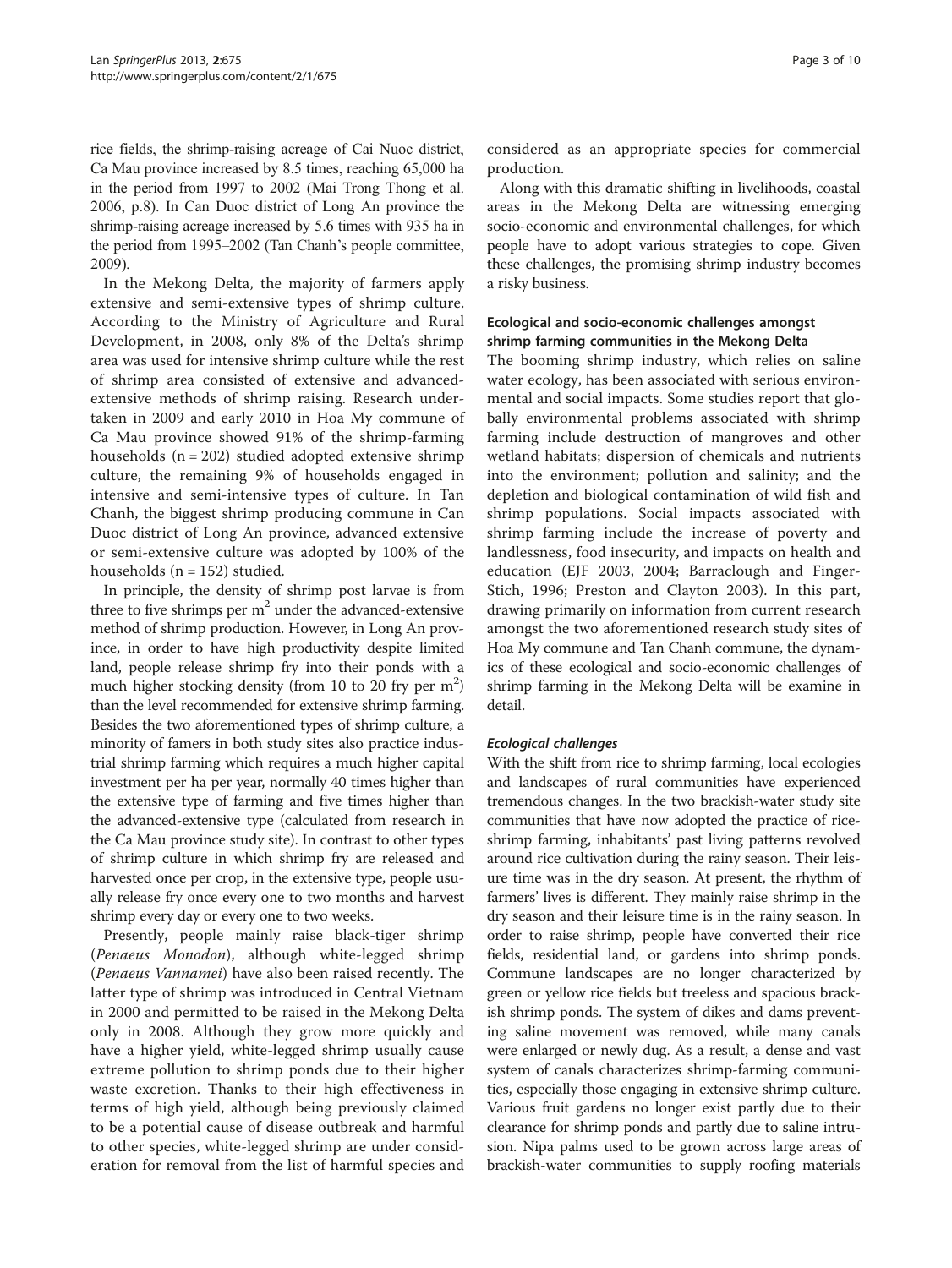for houses. Now, this kind of plant occupies only a small portion of the landscape, partly because of the space given over to shrimp ponds.

The diversity of local wild aquatic species is also affected by shrimp farming. At the two study sites of Hoa My and Tan Chanh communes, the practice of using poisonous chemicals to kill various fish competing with shrimp for food and killing shrimp fries in shrimp ponds contributes seriously to the decrease in wild species in these areas. Farmers report that many species of local fish have decreased dramatically, in type and quantity, owing to this practice.

Soil and water pollution is another serious problem associated with the shrimp industry. Besides the poor quality of shrimp fry, pollution is said to be an important cause of continuous shrimp losses. The practice of releasing high stocking densities of shrimp fry into ponds to maximize profits under the practice of intensive and semi-intensive types of shrimp culture, often leads to high levels of feeds, chemicals, and antibiotics being used in ponds. Effluence including chemical inputs and waste from shrimp farming ponds are often released directly into the natural environment without any treatment, even in the case of shrimp disease outbreaks. This is a direct source of contamination to soil, rivers and coastal habitats. Moreover, theoretically, it is good to raise shrimps in the dry season. However, because of repeated shrimp losses, farmers want to make up for their lost shrimp crops quickly and often expand the shrimpraising time beyond the dry season. As a result, farmers raise shrimp throughout the year by keeping saline water in their ponds even in the rainy season. Unlike scientists who can figure out the scale of pollution by scientific measures, farmers measure this problem by observing their shrimp products. Farmers reported that in the past when only a few people engaged in shrimp culture and shrimp were raised using low stocking densities, the shrimp-raising environment was good. Even though they did not pay much attention to taking care of shrimp or apply many technological measures, farmers could succeed remarkably with low investment. Now, with many farmers raising shrimp more intensively by increasing stocking density and the frequency of shrimp crops, despite being backed by advanced technology and aquatic engineers, farmers still frequently lose their crops. Moreover, the practice of using prohibited harmful chemicals that rapidly and effectively kill competing species or stimulate shrimp to shed their exoskeleton so that they grow more quickly, is said to cause certain damage to the ecosystem of shrimp farming areas. However, because of their low expense and lack of immediate impact to shrimp ponds, this practice of chemical use is still widely adopted by shrimp farmers in the Mekong Delta.

Farmers often blame their shrimp losses on the pollution caused by the intensification of shrimp farming. However, while they have limited land and suffer continuous shrimp losses, they still continue the practice of intensification because of their wish to increase the productivity. As a result, in order to raise shrimp intensively, farmers increasingly rely on technology in terms of food and chemicals that are direct sources of pollution to the shrimp environment. Shrimp disease outbreak has become a prominent and growing concern of shrimp farmers. Reports show that in the Mekong Delta failure rates in shrimp farming as high as from 70% to 80% started in 2001 (EJF [2003](#page-9-0), p.17) when Vietnam began to promote large-scale shrimp production. The case of Tan Chanh commune in Long An province best illustrates this point. Although shrimp farming was adopted in 1994–1995, it was not until the period of 2000–2001 that this practice was widely adopted by the locals. The period of 2000–2001 was also considered a "golden age" for the shrimp industry with remarkable rewards to local shrimp farmers. Thanks to big profits from shrimp, the infrastructure of the community was being upgraded. Many concrete and durable houses were built in the community because of shrimp farming. However, along with the increase of shrimp farming land and intensive production, shrimp disease outbreak has since become more and more prevalent in the community. It affected 60% of shrimp farms in 2008. This number increased to 80-90% in 2009 and 2010 although farmers were reported to strictly observe instructions relating to the crop calendar, pond treatment and seed selecting. This was a huge loss because annually the shrimp industry brings about 20 billion VND (1 million USD) to farmers in Tan Chanh commune in a good harvest year.

Another ecological challenge to shrimp farmers is the effect of salinity. Attracted by extremely high profits of shrimp in comparison to rice, a majority of farmers engage entirely in shrimp farming instead of practicing rice-shrimp rotation which was encouraged by local governments as a friendly and sustainable livelihood. In Long An province, people have tried their utmost to use land for shrimp ponds. They have made use of every single acre of residential land to make shrimp ponds. Consequently, shrimp ponds are located very close to farmers' houses. At first, residents still cultivated rice to secure their food supply while raising shrimp. However, with the striking success of the first shrimp crops, farmers stopped cultivating rice to save time and energy for shrimp raising. Shrimp are raised year round, while rice fields are abandoned because rice is no longer considered as important as shrimp. As many farmers have not continued to grow rice, it has become difficult for other farmers to continue growing rice because of the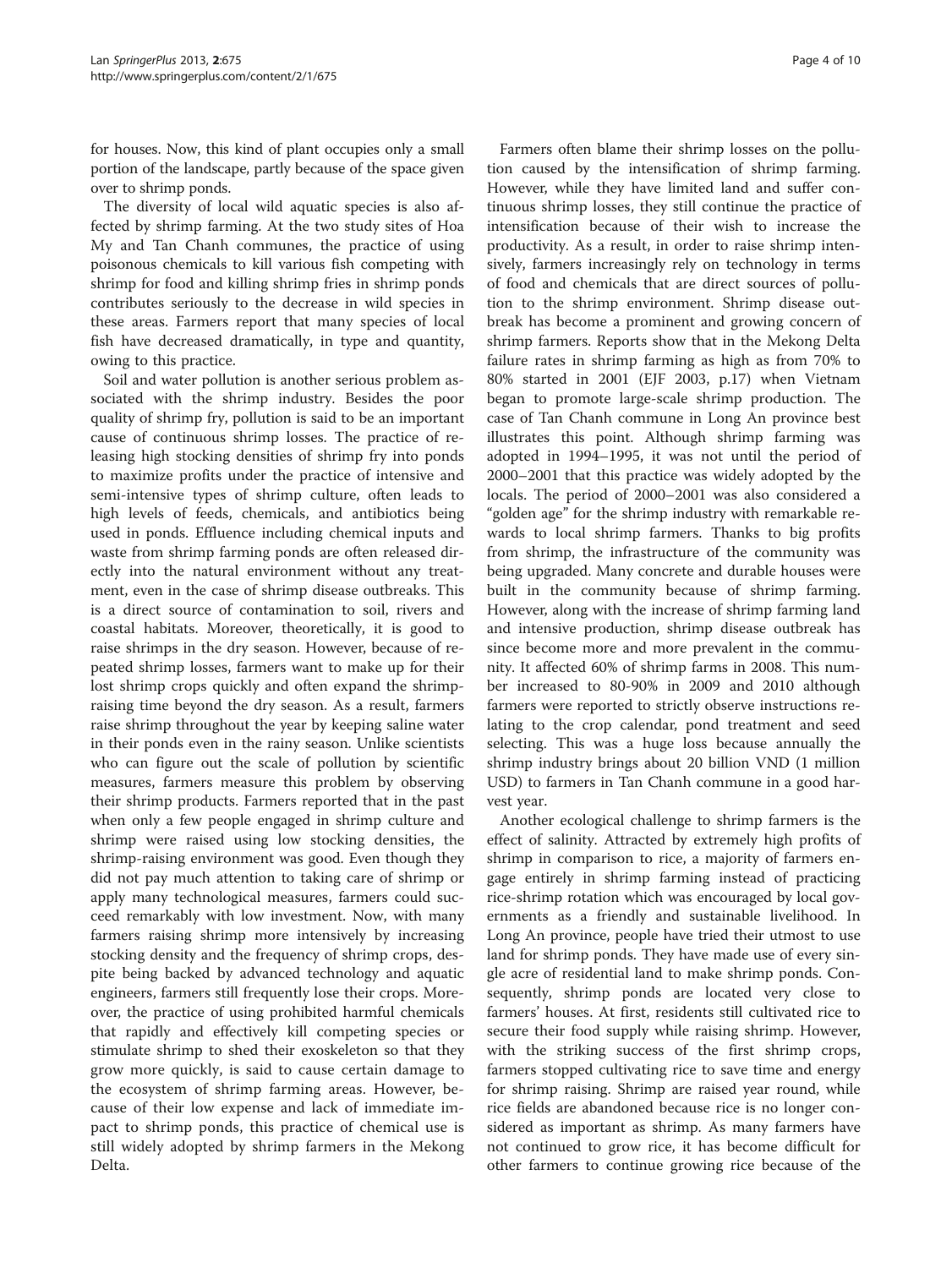invasion of rice crop destroyers such as insects, birds, and rodents. Gradually, having limited land and wishing to increase shrimp production, a majority of farmers removed the rice fields in their land to make the ponds deeper so that they could raise more shrimp. This means that it is now impossible for these farmers to grow rice anymore. Overall in the Long An province study site, after suffering serious repeated shrimp losses, farmers cannot return to rice cultivation for their food security. In Ca Mau province, because of much land is dedicated to extensive shrimp raising and the high expense of turning rice fields into ponds, farmers tended to keep saline water for longer periods in their ponds to raise shrimp in an effort to regain some of the outlay costs encountered from the initial conversion of their rice cultivation land into shrimp ponds. With the increase in salinity caused by the practice of keeping saline water in shrimp ponds, rice yields were not high and plants were even destroyed by saline water. Consequently, in Ca Mau province, rice farmers have to invest a great amount of labor and energy to keep their rice from crop destroyers and face a standing danger of salinity intrusion from canals or neighboring shrimp ponds where now the priority is keeping saline water in the fields.

The environmental challenges of shrimp production can also be seen from the aspect of the quality of shrimp. In the shrimp industry, intensive production leads, not only, to a polluted environment but also to the low quality of shrimp fry. The quality of post larvae stock plays an important role in the success of shrimp crops and farmers are unable to control this determinant. There is an upsurge in demand for shrimp fry with the boom in the shrimp industry while the infrastructure of shrimp hatcheries has not developed adequately. High demand and limited supplies have resulted in poor quality control systems. Broodstock ideally breed only once or twice and from parent shrimp taken from the open sea. However, in reality, to meet the high demand, parent shrimps are forced to overreproduce from six to eight broods. Later broods tend to be of poor quality with high mortality rates and increased susceptibility to disease. Due to limited natural parent shrimp, raised parent shrimp are chosen to produce broods which are also of poor quality.

In short, market-oriented production in the shrimp industry leads to serious ecological tensions which, in turn, negatively affect the industry itself and the livelihoods of inhabitants.

## Socio-economic challenges of shrimp farming: problems of unequal access and household production

#### The problem of unequal access to shrimp farming

As a risky business, shrimp industry development is associated with newly emerging socio-economic tensions among shrimp farming communities in coastal areas of

the Mekong Delta. With high returns, the shrimp industry has become an attractive business for many people who are capable of high capital investment. Therefore, although shrimp farming is the primary new livelihood practice amongst coastal communities of the Mekong Delta, studies show that this industry has not been viewed as an equal access industry for all local people (EJF [2003](#page-9-0); Le Thi Van Hue and Scott [2008](#page-9-0); Pham Van Khang [2008](#page-9-0)). Especially, in communities that adopt intensive shrimp culture, local people, mainly the poor, are excluded from this industry due to its requirement for high capital investment. Instead many local poor people have sold or leased their ponds instead of participating in shrimp farming themselves. Consequently, shrimp ponds are owned by outsiders, usually governmental officials or the rich (EJF [2003](#page-9-0)). In Soc Trang and Ben Tre provinces of the Mekong Delta, many local famers sell land to wealthier people who come from other places to invest in intensive shrimp culture (Pham Van Khang, [2008](#page-9-0) and researcher's own observations in Soc Trang province). It is reported that this phenomenon is also common in Ninh Thuan province of Central Vietnam, where only 96 out of 250 shrimp farmers are locals (Soo Kum Lin [2006](#page-9-0), p.2).

Ironically, unequal access is not always bad for the locals. Reports show that due to the high risks of shrimp farming, the poor have became least indebted and relatively economically unaffected because of their lack participation. Meanwhile the rich, the upper middle and middle income households who are engaged in shrimp farming have lost their investment, plunging them into serious debt (Le Thi Van Hue and Scott [2008](#page-9-0); Luttrell [2006\)](#page-9-0). In Long An and Ca Mau provinces, despite knowing that intensive shrimp farming can bring great rewards, a majority of farmers prefer practicing extensive and semi-extensive types of shrimp culture rather than the intensive type because of its extremely high risk.

With the participation of outsiders who have enough capital to invest in the risky business, consequent landlessness is often considered as a negative result of the shrimp industry (Luttrell [2006](#page-9-0), p.26; EJF [2003](#page-9-0), p.17; Le Thi Van Hue and Scott [2008](#page-9-0), p.70, Pham Van Khang [2008](#page-9-0), p.45-47). However, outsider participation in shrimp farming *is not always an issue*. In the two research in Long An and Ca Mau provinces, where extensive and advanced-extensive types of shrimp culture are widely adopted, shrimp farmers are mostly local people who had previously cultivated rice. During the golden age of shrimp farming, land values in these localities increased. Outsiders who had capital and knowledge of raising shrimp (mainly aquaculture engineers) came to these sites to invest in shrimp farming. However, it was not easy for them to purchase land in these communities because most local landowners were reluctant to give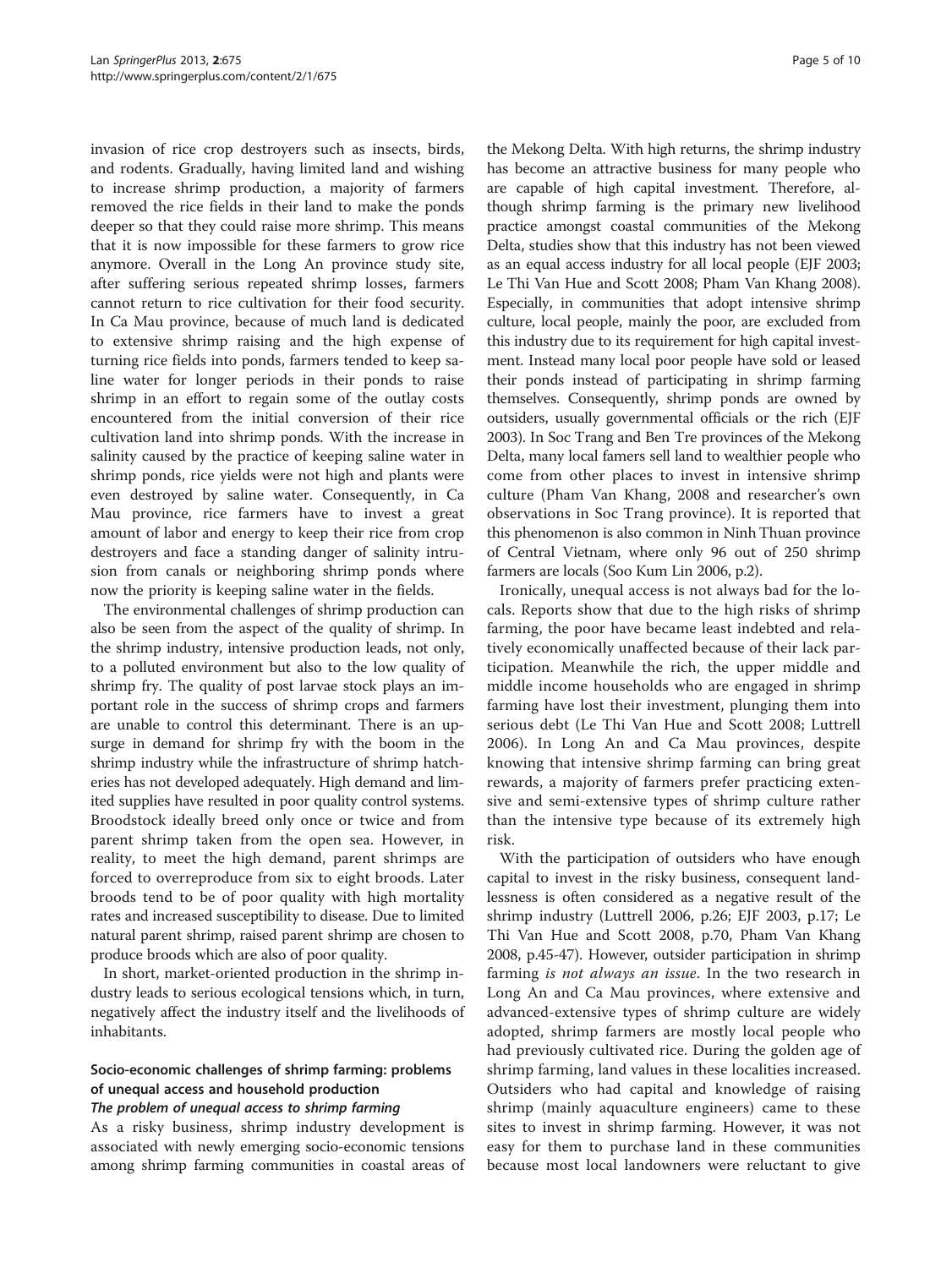up their land entirely due to their historical and cultural ties to the land. Therefore, those coming from elsewhere to invest in shrimp aquaculture had to rent ponds to raise shrimp. Often after several unprofitable crops, they then had to quit. In contrast to other studies, which claim landlessness as a negative impact of shrimp farming (EJF [2003](#page-9-0); Luttrell [2006](#page-9-0); Le Thi Van Hue and Scott, [2008\)](#page-9-0), this study shows that landlessness due to shrimp farming has not been a widely common phenomenon in shrimp farming communities, especially in those places where farmers adopt extensive and semi-extensive types of shrimp culture. To farmers, land is an economically and culturally valuable asset. Selling off their land is the last resort for farmers. During hard times, they resort to many strategies to keep their land. For example, at the beginning stage of shrimp farming, when the poor could not engage in shrimp farming, they either, rented their land out to others and took their land back when they could afford shrimp farming, or left their fields vacant while engaging in offfarm jobs to earn their living. In shrimp production, although incurring bad debt is a pervasive phenomenon, selling land, the only valuable asset of most farmers, to pay off their debt is not always the case. In the case that they cannot pay back loans or debts resulting from shrimp farming, they normally pledge their land (cầm cố) to their local neighbors who will give them some money (in gold equivalence) to use that plot of land until the land owners are able to pay them back that same amount of money (in gold equivalence with no interest charged). Failing shrimp farmers either migrate to other places to find jobs or rent back that same piece of land to raise shrimp in order to accumulate money to be able to get their land back. My study also shows that although loans from government banks with favorable interest are the most important source of capital that help people to take part in shrimp farming, other informal types of support from relatives, neighbors (in the form of cash, labor, and land) and people within the shrimp market network (buying food or shrimp postlarvae on credit) are also important, especially to the poor.

In shrimp farming, my study shows that the opportunity for access to high quality post-larvae stock is unequal. The poor quality control system and the nature of small-scale household production prevent a majority of shrimp farmers from accessing good quality shrimp fry. Only wealthy farmers who often adopt the intensive type of shrimp culture can afford the expenses of shrimp fry quality control. Other farmers, who often buy a small quantity of shrimp fry, are unable to demand high quality post-larvae stock. It is the fact that poor or small-scale farmers often buy post larvae stock that cannot be sold to wealthy farmers. Farmers have to rely on their network of brokers for their shrimp fry. In this type of market set-up, they have no power to negotiate and examine the quality of post-larvae shrimp and can actually be considered a lemon market (Akerlof [1970\)](#page-9-0).

Unequal access to shrimp production can be analyzed not only from the aspect of economic stratification but also from the standpoint of social class and ethnicity. In shrimp raising communities, because shrimp farming is a new practice that requires complicated technology, local governments have tried to help farmers by providing various forms of training. Training courses and broadcasting programs are the two most common channels of disseminating knowledge of raising shrimp to farmers. Due to the limitation of government resources to carry out these tasks, members of various unions (the farmers associations, the women associations and the veteran associations) are mainly selected to participate in these training courses. Moreover, in the Mekong Delta, the Kinh are not the only ethnic group engaging in shrimp farming. In the Delta, Khmer people make up a significant portion of the population. They are not good at Vietnamese language skills; language becomes a barrier for the Khmer in the Mekong Delta for accessing shrimp raising knowledge which is often provided in the Vietnamese language. Khmer shrimp-raising farmers in Cau Ngang district of Tra Vinh province reported that they did not receive any help from the local government in raising shrimp while, in reality, there were various shrimp-aid programs provided by the local government. Without access to shrimp-raising knowledge, many Khmer farmers in Cau Ngang district suffer serious loss which pushes them to quit shrimp farming, leaving their shrimp ponds vacant and migrating to other places to earn their living and to pay off their debt resulting from shrimp farming.

In the shift from rice cultivation to shrimp farming, unequal access to shrimp farming can be analyzed through the fact that farmers are not always free decision makers. In the decision-making process to raise shrimp, farmers play both an active and passive role. The phenomenon that all farmers in coastal areas are shrimp producers may imply that shrimp farming is an equal access opportunity to all local people. However, this study shows that although the potential to earn a high profit is a decisive factor to urge a majority of people to shift actively into shrimp farming, farmers are not always free-decision makers in this process. Some households were reluctant to shift to shrimp farming because they did not want to take on the risks involved with shrimp farming. Some of them were already living at the subsistence margin. Those reluctant to take on shrimp farming engaged in shrimp farming because they did not have any other alternative because, with the shift to shrimp farming, the irrigation system has favored saline water. They could not grow rice, the traditional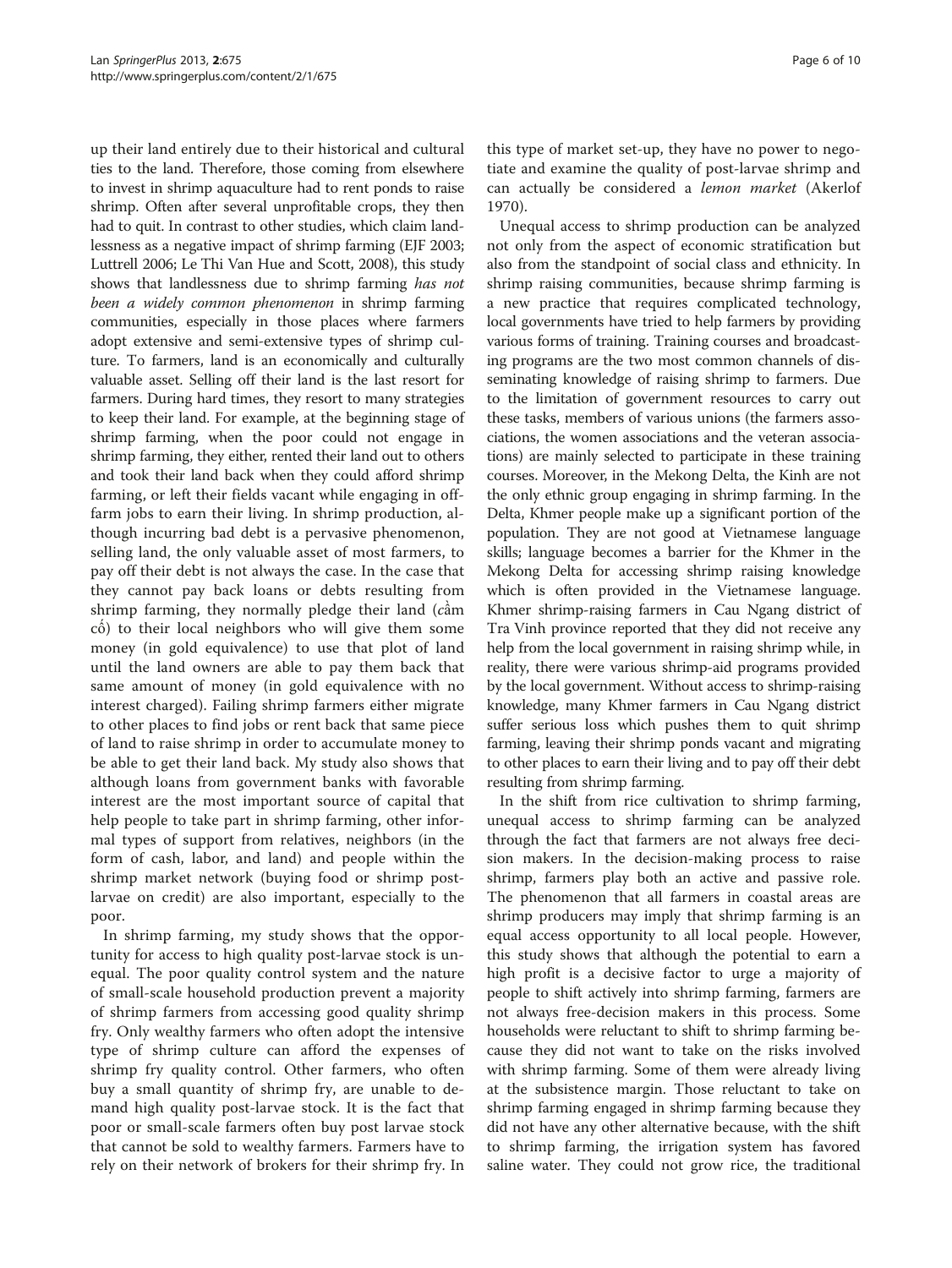crop from which they already had a stable income, while their neighbors were raising shrimp. Saline water intrusion from neighboring shrimp ponds was a standing danger for their rice crops. Results from the survey on structural transformation of agriculture-forestry-fisheries in the 1999–2005 period conducted by the Ca Mau People's Committee confirm this phenomenon. This report shows that in Cai Nuoc district of Ca Mau province, among the reasons for converting from rice to shrimp, aside from the reason to improve households' economic conditions, residing on planned areas for shrimp farming was also an important reason, accounting for 43% of the surveyed households (Ca Mau's People Committee [2005](#page-9-0), p.49). Having other sources of income and the possibility of mobilizing social capital embedded in various social organizations in terms of financial capital, labor, and land helps poor farmers to participate in shrimp farming.

## Household production in shrimp farming: a challenge to sustainable production

Households are both a social and economic unit where people are linked by kinship and marriage while performing economic activities together. Due to these overlapping characteristics, it is very difficult to represent the relationship between the household economy and market economy because these two concepts are often put as opposed to one another. The implication of this opposition is that because the household produces by itself what it needs, it does not need the market (Enrique [2005](#page-9-0), p.405). In the case of shrimp farming in Vietnam, most shrimp farms are small-scale, relying on the labor source from members in the family. With the shift to shrimp farming, households are no longer associated with a subsistence economy but market-oriented production. In brackish areas of the Mekong Delta, before farming shrimp, farmers produced rice. However, due to unfavorable soil conditions, rice crop yields were not high. Therefore, a majority of farmers in these areas could not participate actively in market production. In Long An, for example, rice production was mainly for the household's subsistence. In the former rice-cultivation period, local inhabitants had practiced a subsistence economy in which they farmed rice, vegetables, fruits, pigs, poultry, and fish for their own consumption for the entire year. Thanks to the fresh-water ecology, people could also catch various wild fresh-water aquatic varieties, which were abundant in canals at that time. According to local government reports in Tan Chanh commune of Long An province, during the rice-cultivation period, 94% of households were involved in rice growing, 4% were involved in wild capture fisheries, and 30% were involved in fishraising. Poultry, pigs and buffaloes were also raised to sell in the locality. Farmers could sell the excess volume of these products for cash to cover their families' other

expenditures such as ceremonies, health care, and education. In the shrimp-production period, all household needs, including rice as the staple food, are met mainly through earnings made from market-oriented shrimp production. In coastal areas of the Mekong Delta, in the rice-cultivating era, rice was mainly produced for local inhabitants' consumption. In contrast to rice, at present, shrimp are mainly produced for the market. Shrimp farming has become the main agricultural activity with 80% of the studied households in Long An Province and 94% in Ca Mau Province involved in shrimp-raising. Due to the high risk of shrimp farming which cannot ensure a stable source of income, local inhabitants have experienced high levels of food insecurity. Without rice, other activities associated with rice such as animal husbandry also no longer exist. Going to markets (in Long An province) or buying from trading boats (in Ca Mau Province) for their meals have become a daily activity of shrimp farmers. Debt owed from buying food are still prominent in shrimp farming communities with local grocery stores still playing an important role in "helping" local inhabitants for their food security by selling food on credit and waiting for the harvest time of shrimp before receiving payment from customers. "Eating in advance, paying back later" is a pervasive motto in shrimp farmers' lives.

De facto private ownership of agricultural land proves to be a favorable factor that helps shrimp farmers to participate in market-oriented production. Although land remains the property of the state, usage rights can be legally transferred and exchanged, mortgaged and inherited. Farmers have the right to decide how to use their land for production. In shrimp farming, with the government's encouragement, farmers have eagerly converted their rice fields into shrimp ponds with the hope of improve their standard of living. Although private ownership of land is an advantageous condition in agricultural production, due to small-scale household production, shrimp farmers are finding sustainable production a difficult challenge to meet.

Having limited land is a tension that motivates shrimp farmers to raise shrimp more intensively. Farmers try to stock at higher densities and increase the frequency of their shrimp crops. Like other agricultural activities, shrimp farms are operated by households whose cultivated lands vary in size. Although it is reported that a majority of shrimp–farming households own cultivation land ranging from 0.5 to 2 hectares in size (50.58% for the whole country and 53.48% for the Mekong Delta) (GSO [2007](#page-9-0), p.448-449), this survey in two provinces, one with the largest shrimp cultivation areas per household and the other with the smallest shrimp cultivation areas per household, shows a high variability in the size of shrimp farms. In Ca Mau province 55.3% of the households surveyed in Ca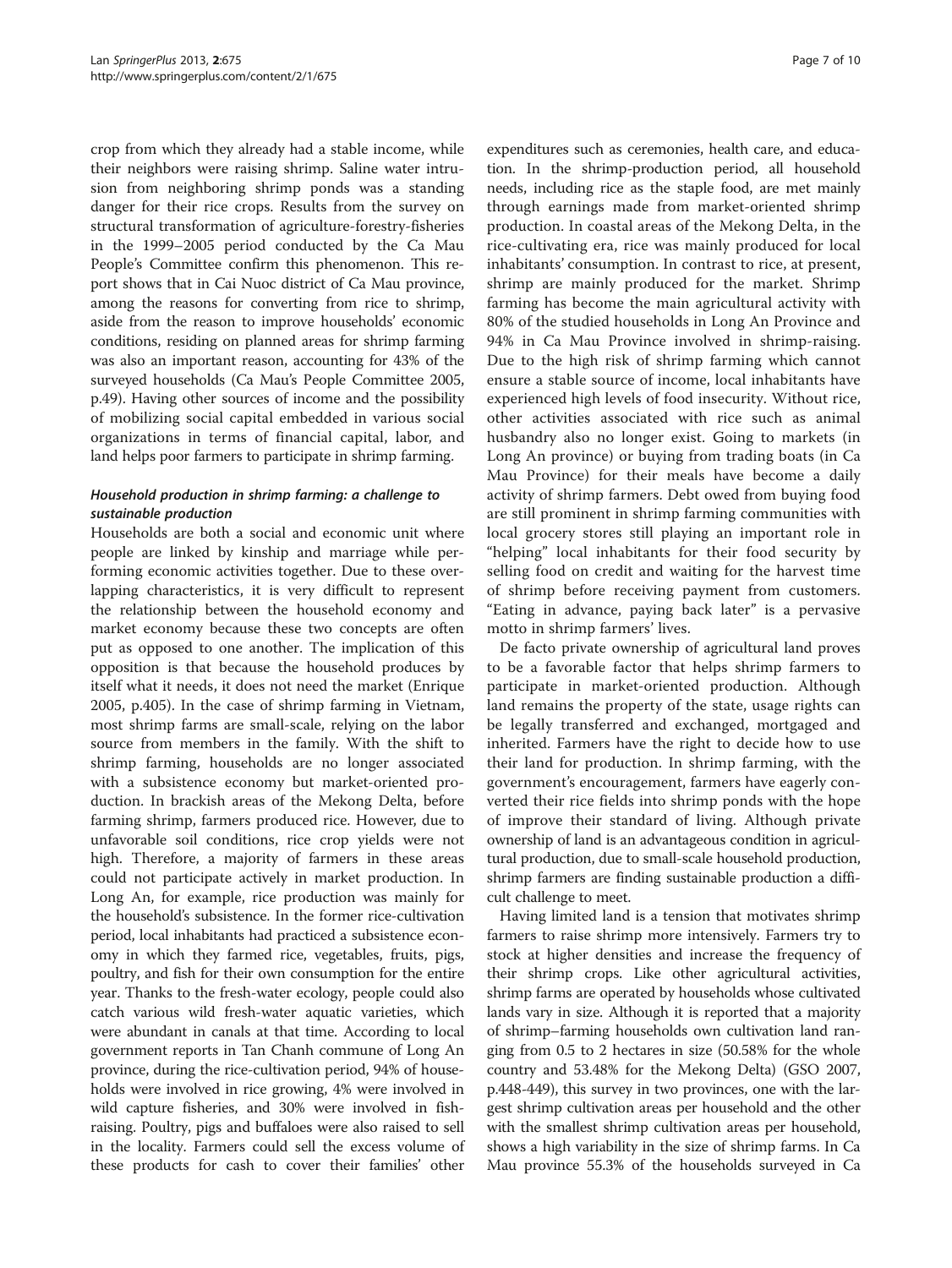Mau province own over 1 hectare of shrimp farming land while the figure is only 6.9% in Long An provinces. 5 hectares and 0.068 hectares are the largest and the smallest shrimp areas of households studied in Ca Mau province while the equivalent measures are 1.3 hectares and 0.03 hectares in Long An province respectively.

However, farm sizes may not inform the scale of capital investment because it depends on the type of culture. In my study, people mainly adopt extensive and semiextensive shrimp farming in which shrimp acreage is a good indicator for the source of income. In Long An province, the average size farm is 0.4 ha while in Ca Mau the average size farm is 1 hectare. According to Vietnamese standards, these farm sizes are classified as a lack of cultivated land (Nguyen Dinh Huong [1999](#page-9-0)). It means that the income generated from these pieces of agricultural land cannot guarantee the household's subsistence. Income from a shrimp pond of a medium sized family with five people illustrates more details:

"My family has raised shrimps since 1996. My cultivation land is  $5,000 \text{ m}^2$ . In the first year, we earned nine million dong (equivalent to 750 USD), the next year 47 million dong (3,900 USD). This was the best crop that helped us to rebuild our house. From 2000 to 2003, we got on average 13 million dong (870 USD) annually. From 2004 to 2007, we suffered repeated losses or earned nothing. We lost from five to seven million dong (310–440 USD) each year. In 2008 and 2009, we earned 10 million dong (540 USD) annually." N.T.T.M, female, aged 35, Long An province, shrimp farmer

Profits from shrimp are much higher than from rice, normally from five to seven times with the same cultivated land. By raising shrimp, farmers can obtain large incomes that they "have never dreamed of when cultivating rice". However, due to the high risks in connection with price fluctuations, a changing environment, and disease outbreaks, this kind of production is no longer considered the main source of income for local inhabitants. A majority of farmers raise shrimp as one way to try their luck. In shrimp farming, it is very easy to make a loss or earn nothing. The case study of the above-mentioned household with an average-sized shrimp pond in Long An province shows that income generated from shrimp is not enough for a household with five people who at present have to rely mostly on the market for their daily consumption because their subsistence economy no longer exists. Farmers have various strategies to survive. In shrimp production, those engaged in advanced extensive types of shrimp culture have increased the shrimps' stocking density and raise shrimp throughout the year, while those engaged in extensive type of shrimp culture have raised various kinds of fish in shrimp ponds and try hard to adopt rice-shrimp rotation to ensure their food supply. When farmers cannot adapt locally, labor migration is their best solution to maintain their living. Labor migration has become a prominent phenomenon in shrimp farming communities especially after repeated shrimp losses. Both men and women migrate to industrial centers or other areas to find jobs. In Ca Mau province, while young people tend to travel far distances to Ho Chi Minh city, Dong Nai and Binh Duong provinces of the southeast region of Vietnam, other people tend to work locally with various manual jobs. In Long An province, a large wave of young rural women going to work in garment factories is partly a result of unsustainable production of shrimp farming.

Although local governments with various support policies have an important role in promoting shrimp cultivation, spontaneity is a common feature in shrimp production. There are no official or non-official organizations relating to shrimp farming at the community level. Households do their shrimp farming independently. As a result, individualist rationality is seemingly good at the household level but bad at the community level. For example, all farmers are instructed to release shrimp fry and to prepare their ponds at the same time in order to control disease outbreaks. However, farmers personally decide to release shrimp fry before or after the instructed cropping time. They do this because if all people raise shrimp at the same time, the prices of shrimp fry will be increased while shrimp products will decrease because of the interplay of supply and demand.

Moreover, in shrimp farming, water resources are a decisive factor for a successful shrimp crop. However, due to the unplanned system of water supply for shrimp ponds, this resource is easily contaminated by the practices of individual households. This implies an internal conflict among farmers regarding the use of water for shrimp farming. In Ca Mau, the conflict is between extensive and intensive shrimp farmers. Although there are regulations for intensive farmers regarding the dredging of their ponds, it is hard to check their compliance. Extensive shrimp farmers often claim that because of intensive farmers' lack of compliance, waste water leaks out from their intensive ponds. Likewise, in Long An Province, because people practice advanced shrimp culture they have to invest a lot in shrimp food. Although there are regulations on draining water, in their pursuit of individual benefits, people do not follow the regulations. For example, when someone's shrimp die out because of disease, according to regulations, that individual has to use chemicals to sterilize the pond before draining water out of the pond. However, people often do not do this due to high costs associated with purchasing the relevant chemicals. If neighboring farmers use this infected water, their shrimp would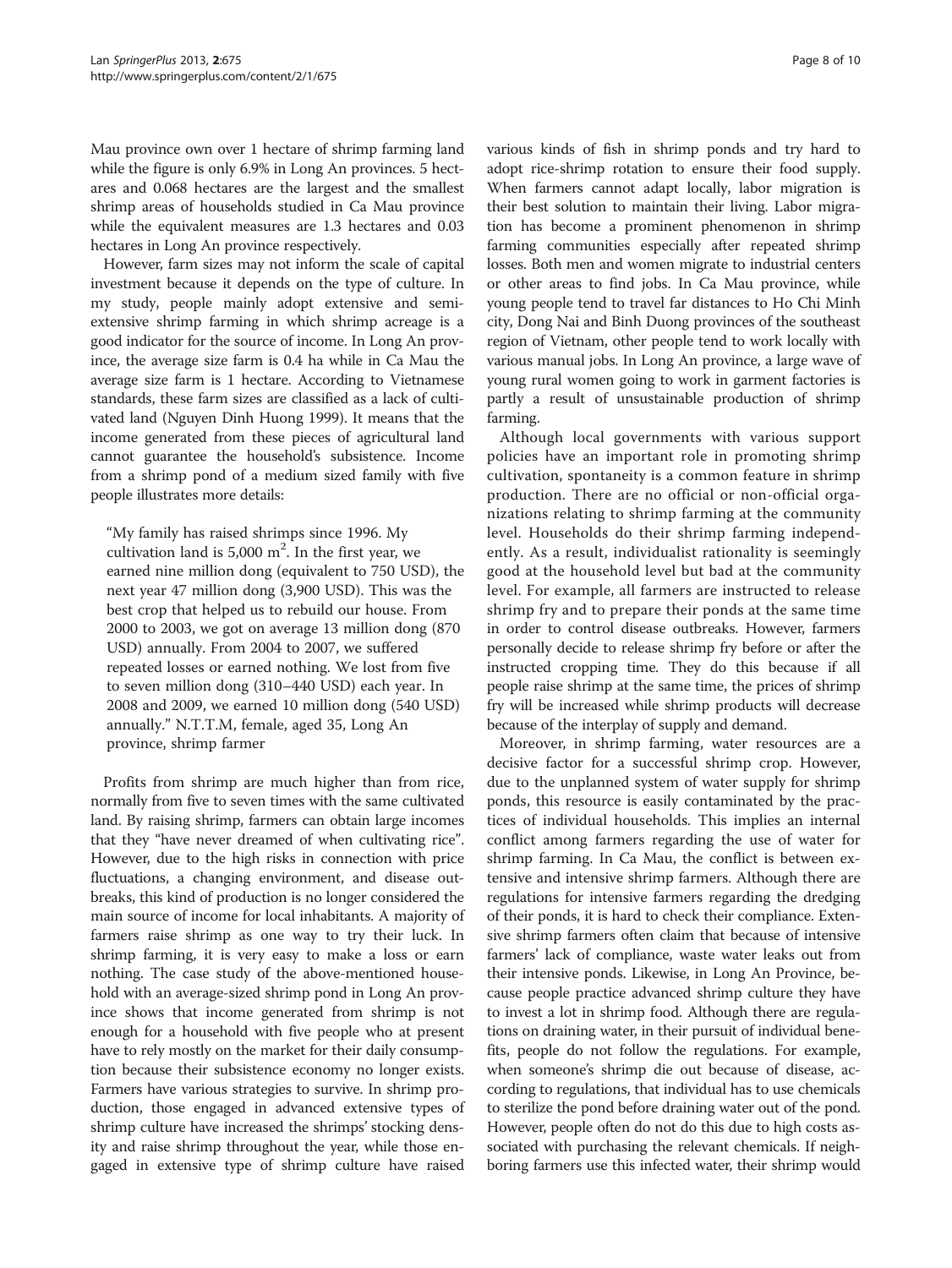likely catch the disease. As another example, the waste water from a farmer's shrimp pond can damage his/her neighbors' ponds, especially of those which are farthest from canals. In both communities, the layout of shrimp ponds depends on individual households. Therefore, there are no separate channels for fresh water inflow and waste water outflow. People get water from and release it into the same canals. This condition is conducive to the outbreak of shrimp epidemics.

### Conclusion

In the shrimp industry, it is obvious that shrimp farmers are vulnerable in their market production. Although various policies exist which aim to promote shrimp production, there is no policy relating to the output of shrimp products. Farmers have to rely on the network of middlemen who always try to make use of shrimp farmers in the whole process of production. With the shift from rice to shrimp, the Mekong Delta farmers are obviously risktakers who readily engaged in market production. However, working in uncertain conditions, shrimp farmers are not rational actors who always take risks regardless of their conditions. Instead, in their production, shrimp farmers always try to mitigate or disperse their risks. For example, farmers do not strictly observe the local governments' technical instructions of shrimp farming, which require they invest much capital on shrimp production but do not prove to bring a remarkable success. This is why shrimp production is always judged with such terms as "spontaneous", "unprofessional" and "small-scale".

This paper attempts to present the social and ecological challenges of shrimp farming in Vietnam, which is becoming more and more market-oriented. Through the case of shrimp farming, it is obvious that market production could bring immediate benefits for farmers; however, it is also associated with new ecological and social tensions, which people cope with by relying on various strategies. Risk mitigation in shrimp production and labor migration are the two important strategies of local inhabitants for securing their livelihoods. Shrimp farming is a social process in which humans constantly shape and interact with their environment. Water pollution and poor quality postlarvae shrimp are direct consequences of market-oriented production. These results, in turn, lead to negative impacts on shrimp production. Moreover, in the context of poor management and weak enforcement mechanisms, although de facto land ownership is a favorable condition for market oriented shrimp farming, because of individualistic rationality, household production proves to be inappropriate for sustainable production.

#### Research methods and case study sites

This paper is based on ethnographic fieldwork undertaken in 2009–2010 in two shrimp raising communities of the

Mekong Delta; one in the lower part (Hoa My commune, Cai Nuoc district, Ca Mau Province) and the other in the upper part of the Delta (Tan Chanh commune, Can Duoc district, Long An province). These two communities engage in extensive and advanced extensive shrimp culture, two major types of shrimp culture in the Mekong Delta. Extensive shrimp culture (colloquially called traditional extensive culture) is characterized by low capital investment in pond building, pond preparation, and shrimp raising techniques. Shrimps are left to grow naturally, without being fed processed food. Shrimp fry (post larvae) are released at low density, from one to two shrimps/ $m^2$ . Shrimps rely completely on natural food. In the whole raising process, farmers only apply such simple pondpreparation measures as using derris elliptica to kill the various fish competing with shrimps for food or killing shrimp fry, using lime powder (CaCO3) to reduce alum, and occasionally using chemical fertilizers such as NPK to create algae as a natural food for shrimps in the pond. Having a large amount of land but limited capital, farmers apply these measures only to some extent, not as intensively as suggested by the government's aquaculture experts. In contrast to other types of shrimp culture in which shrimp fry are released and harvested once per crop, in the extensive type, people usually release fry every one or two months and harvest shrimps every day or every one or two weeks.

With a much improved technique over extensive shrimp culture, the advanced extensive type requires considerable investment in both capital and raising methods. Besides applying more intensively the measures as in extensive culture, farmers adopting the advanced extensive type also use processed pellets or self-processed food and vitamins to feed shrimps, as well as various chemicals such as sterilizer and bio-enzymes in pond preparation and shrimp raising. Pond dikes and ditches are prepared annually. In principle, the density of shrimp post larvae is from three to five shrimps/  $m^2$ . However, in Long An, in order to have high productivity despite limited land, people release fry with a stock density much higher than the encouraged level, from 10 to 20 shrimps/ $m^2$ . Besides the two aforementioned types of shrimp culture, a minority of famers also practice industrial shrimp farming which requires a much higher capital investment, normally 40 times higher than the extensive type and five times higher than the advanced extensive type per ha per year.

My research applies quantitative and qualitative methods to collect data. Quantitative methods are employed to generate general patterns and qualitative methods are used to get more detailed data, explanations for quantitative methods. Quantitative data from 354 households provide background information of socio-economic conditions and general picture of shrimp production in both study sites. Qualitative data from 72 interviews and participant